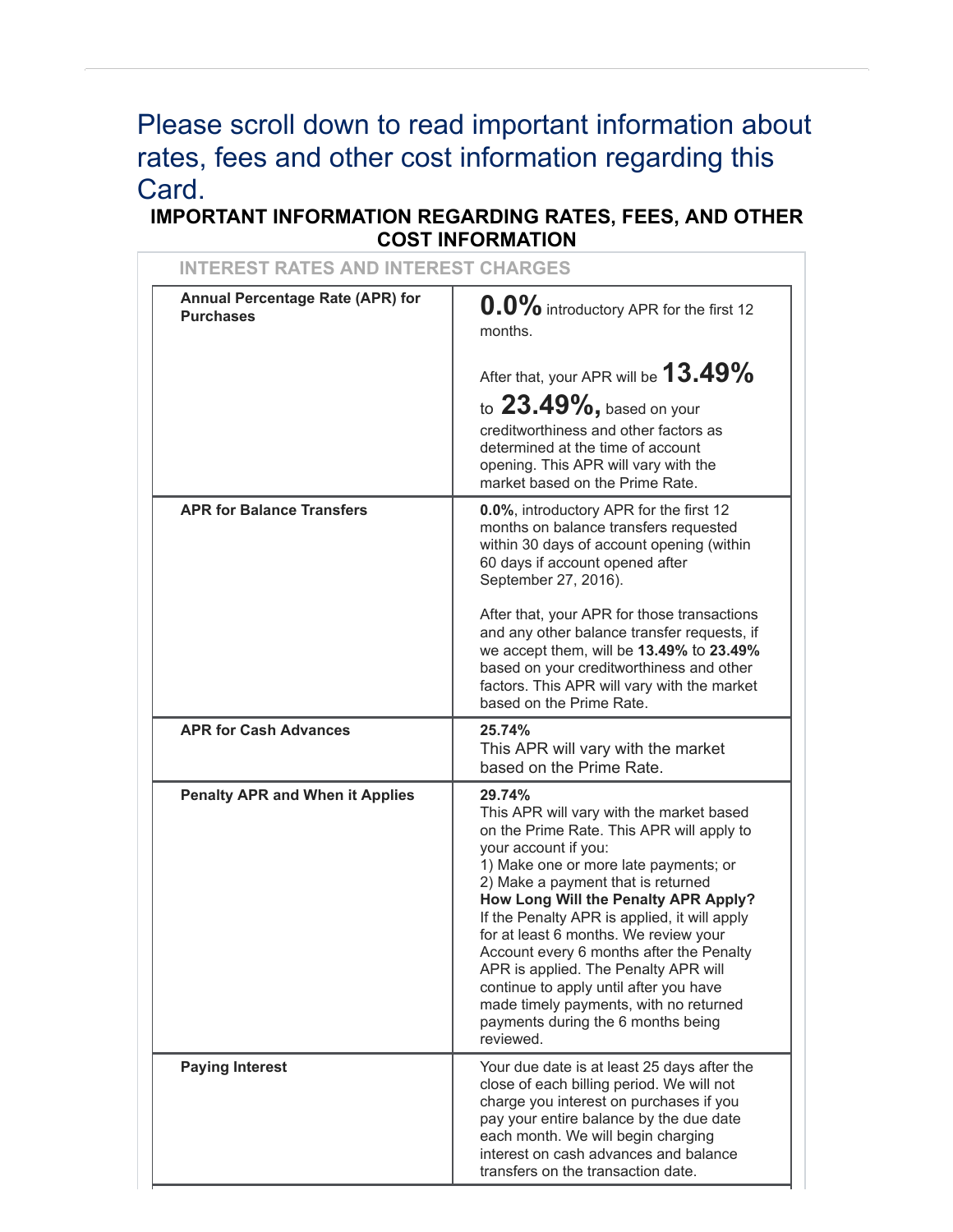**For Credit Card Tips from the Consumer Financial Protection Bureau**

**To learn more about factors to consider when applying for or using a credit card, visit the website of the Consumer Financial Protection Bureau at [http://www.consumerfinance.gov/learn](http://www.consumerfinance.gov/learnmore) more**

| <b>Fees</b>                  |                                                                               |
|------------------------------|-------------------------------------------------------------------------------|
| <b>Annual Membership Fee</b> | \$0                                                                           |
| <b>Transaction Fees</b>      |                                                                               |
| • Balance Transfer           | Either \$5 or 3% of the amount of each<br>transfer, whichever is greater.     |
| • Cash Advance               | Either \$5 or 3% of the amount of each<br>cash advance, whichever is greater. |
| • Foreign Transaction        | 2.7% of each transaction after conversion<br>to US dollars.                   |
| <b>Penalty Fees</b>          |                                                                               |
| • Late Payment               | Up to $$38$                                                                   |
| <b>Returned Payment</b>      | Up to \$38                                                                    |
| Overlimit                    | <b>None</b>                                                                   |

**How We Will Calculate Your Balance:** We use a method called "average daily balance (including new purchases)."

**Loss of Introductory APR:** We may end your Introductory APR and apply the Penalty APR if you do not pay at least the Minimum Payment Due within 60 days after its Payment Due Date.

Variable APRs for each billing period are based on the Prime Rate published in *The Wall Street Journal* 2 days before the Closing Date of the billing period. *The Wall Street Journal* may not publish the Prime Rate on that day. If it does not, we will use the Prime Rate from the previous day it was published. If the Prime Rate increases, variable APRs will increase. In that case, you may pay more interest and have a higher Minimum Payment Due. When the Prime Rate changes, the resulting changes to variable APRs take effect as of the first day of the billing period. Variable APRs are accurate as of 01/01/17.

#### *TERMS AND CONDITIONS*

View the full **Card Member [Agreement](https://www.americanexpress.com/us/content/cardmember-agreements/all-us.html)**.

By submitting this application, you are requesting us to open an Account in your name and to issue Card(s) as you direct. Only qualified individuals 18 or over may apply for an Account. This offer is available to US Residents.

You promise that the information you provide on this application is accurate. You authorize us to verify this information and to obtain reports from consumer reporting agencies. You authorize us and our affiliates and subsidiaries to share information we have about you at any time for marketing and administrative purposes as permitted by law. Upon request, we will tell you if we have received a consumer report and the name and address of the agency that provided it.

When you use your Account (or sign or keep the Card), you agree to the terms of the Card Member Agreement that will be provided to you. **Your Card Member Agreement includes an arbitration provision, which restricts your opportunity to have claims related to the account heard in court or resolved by a jury, and to participate in a**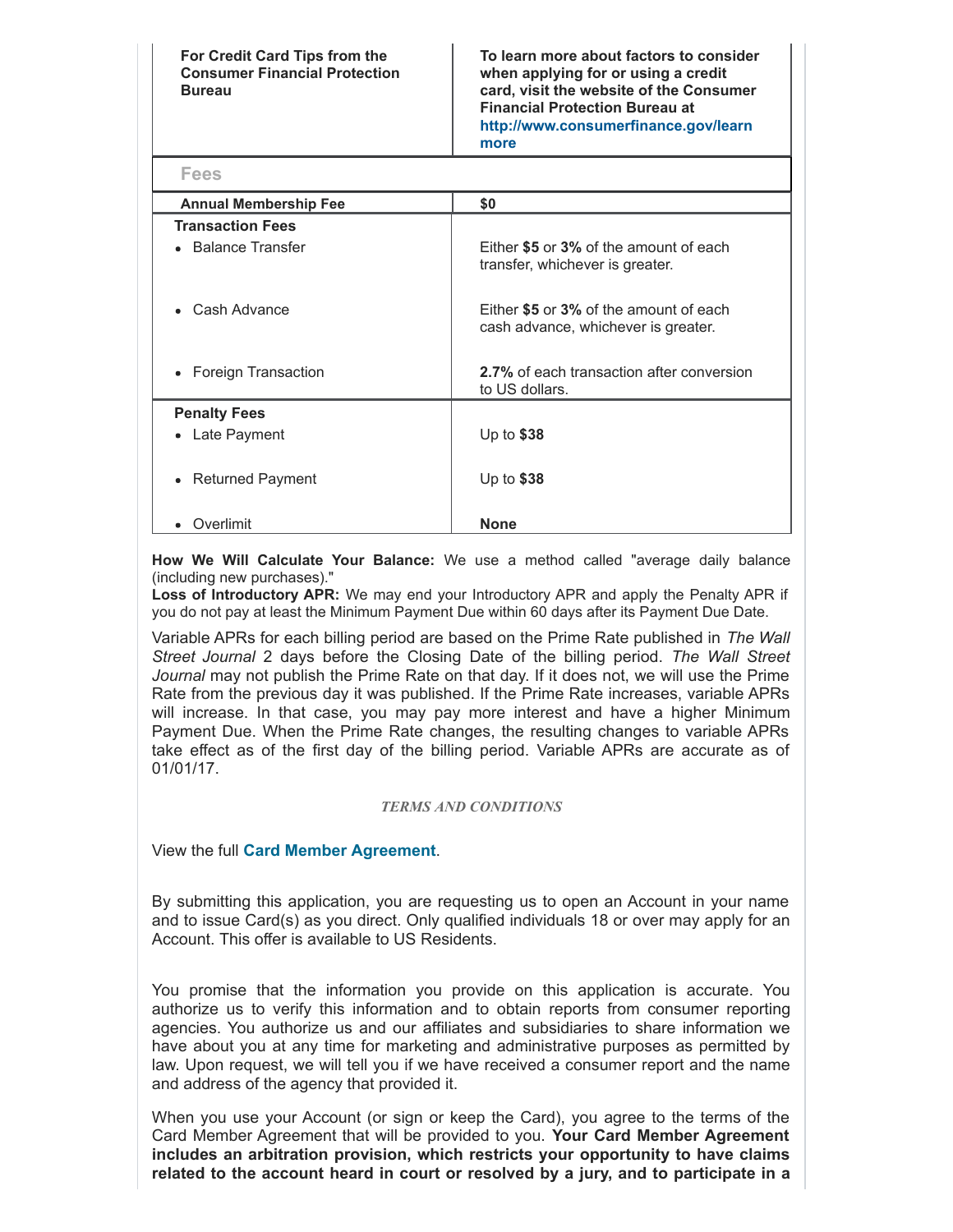#### **class action or similar proceeding.**

We may change the Card Member Agreement subject to applicable law. We may do this in response to the business, legal, or competitive environment. Changes to some terms may require 45 days advance notice, and we will tell you in the notice if you have the right to reject a change. We cannot change certain terms during the first year of your Card Membership.

**Additional Cards:** Additional Card Members do not have accounts with us but they can use your Account subject to the terms of the Card Member Agreement. You are responsible for all use of your Account by Additional Card Members and anyone they allow to use your Account. You must pay for all charges they make. You authorize us to give Additional Card Members information about your Account and to discuss it with them.

**Patriot Act Notice:** Federal law requires all financial institutions to obtain, verify and record information that identifies each person who opens an account, including your name, address, date of birth and other information that will allow us to verify your identity.

**Balance Transfers:** Only balance transfers from accounts in your name requested within 30 days from the date of account opening (within 60 days if account opened after September 27, 2016) will be approved. We will charge your Card account for the total approved amount of all balance transfers. No transfer will be processed if: (1) any requested transfer is less than \$100; (2) the total amount of all requested transfers exceeds the lesser of \$7,500 or 75% of your credit limit; or (3) charging the requested transfers to your Card account would cause your total account balance to exceed your credit limit. We will not initiate any balance transfer until at least ten days after we have mailed or otherwise provided the Card Member Agreement to you. In some cases, it may take up to six weeks to complete a balance transfer. Please be sure to make all required payments on any account from which you are transferring a balance until the balance transfer is credited to that account. You authorize us to verify the balance of such accounts. You may not transfer balances from any account issued by American Express or any of its affiliates. Additional Card Members may not request or authorize balance transfers. Your balance transfer request may be declined if any of your American Express accounts are not in good standing.

**Notice to Married Wisconsin Residents:** No provision of any marital property agreement, unilateral agreement, or court decree under Wisconsin's Marital Property Act will adversely affect a creditor's interest unless, prior to the time credit is granted, the creditor is furnished a copy of that agreement or decree or is given complete information about the agreement or decree.

#### **An Applicant, if married, may apply for a separate account.**

**Cash advance at ATMs:** We may issue you a Personal Identification Number (PIN) to use to obtain cash advances at participating ATMs. Or you may request a PIN for cash advances by contacting us. We will send you a letter confirming your PIN.

**Notice to Delaware Residents:** Service charges not in excess of those permitted by law will be charged on the outstanding balances from month to month.

**Notice to Oregon Residents:** Service charges not in excess of those permitted by law will be charged on the outstanding balances from month to month. You may pay more than the minimum payment due, up to your entire outstanding balance, at any time.

**Notice to Ohio Residents:** The Ohio laws against discrimination require that all creditors make credit equally available to all credit worthy customers, and that credit reporting agencies maintain separate credit histories on each individual upon request. The Ohio civil rights commission administers compliance with this law.

**New York Residents:** New York residents may contact the New York State Department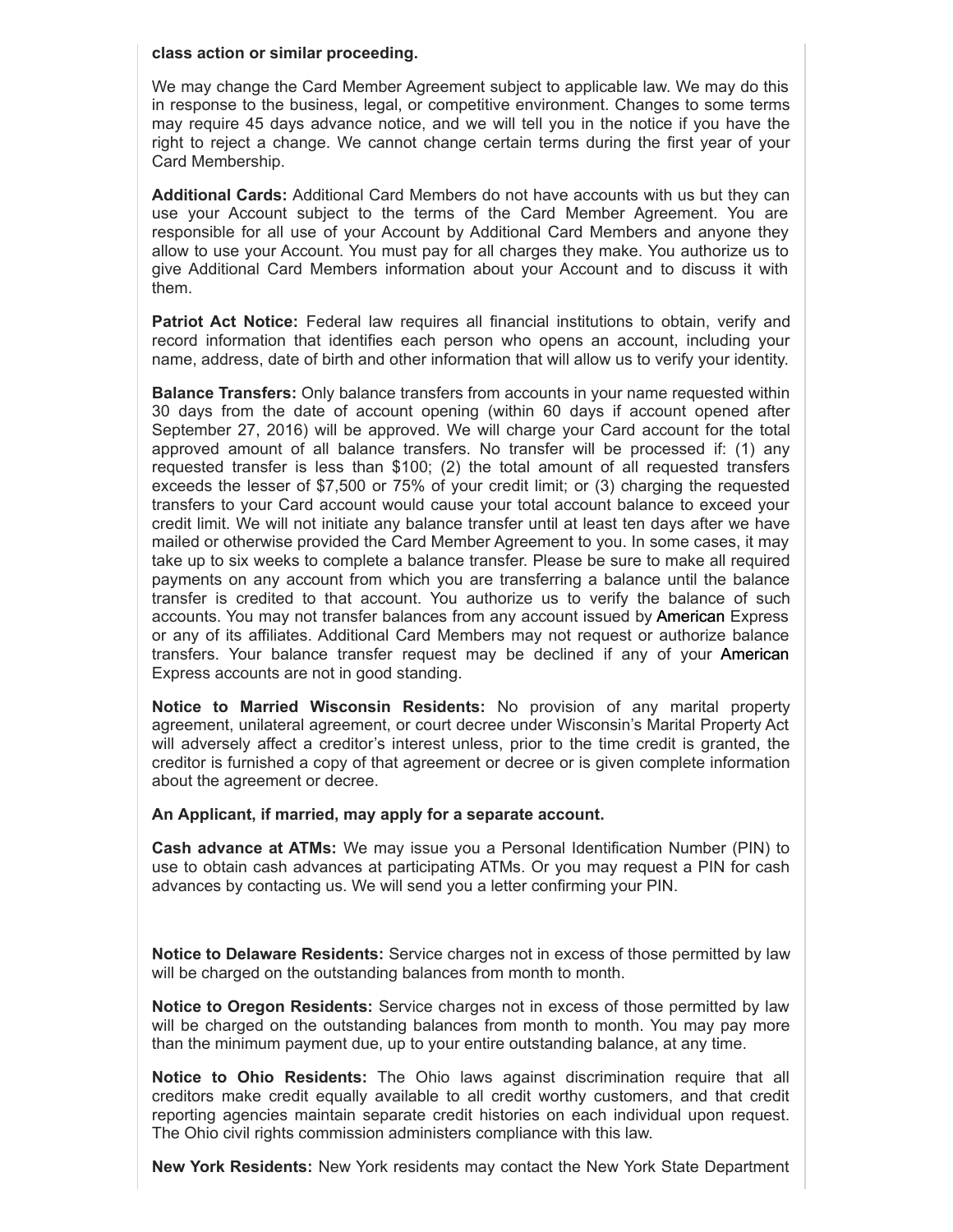of Financial Services by telephone or visit its website for free information on comparative credit card rates, fees, and grace periods. New York State Department of Financial Services 1-800-342-3736 or www.dfs.ny.gov

Blue Cash Everyday® from American Express is issued by American Express Centurion Bank. ©2017 American Express Centurion Bank All rights reserved. POID CBB2:0001

#### **OFFER TERMS**

#### **Welcome bonus offer not available to applicants who have or have had this product.**

#### **\$100 Statement Credit**

To qualify for the \$100 statement credit, you must make purchases with your Blue Cash Everyday<sup>®</sup> Card from American Express that total \$1,000 or more within your first 3 months of Card Membership starting from the date your account is approved. In rare instances, your period to spend \$1,000 may be shorter than 3 months if there is a delay in receiving your Card. Also, purchases may fall outside of the 3 month period in some cases, such as a delay in merchants submitting transactions to us or if the purchase date differs from the date you made the transaction. (For example, if you buy goods online, the purchase date may be the date the goods are shipped).The statement credit will be applied 6-8 weeks after the spend threshold is met. Qualifying purchases can be made by the Basic Card Member and any Additional Card Members on a single Card Account. Purchases to meet the spend requirement do NOT include fees or interest charges, balance transfers, cash advances, purchases of traveler's checks, purchases or reloading of prepaid cards, or purchases of any cash equivalents. Additional Card Members on your account are not eligible for this offer. To receive the \$100 statement credit, your Card account must be active, in good standing, and not in default at the time the statement credit is posted to your Card account. For questions regarding your Card account, please call the number on the back of your Card. American Express reserves the right to modify or revoke offer at any time.

#### **BENEFIT TERMS**

#### **The following benefits and services are subject to change or cancellation.**

#### **Account Manager**

Account Managers and Agents must be at least 18 years old.

#### **American Express Presale**

During the specified sales period, tickets are available exclusively to all American Express ® Card Members (including Prepaid and International Cards). Tickets must be purchased with an American Express Card (including Prepaid and International Cards). Standard service charges apply. Offer is subject to availability. Not all seats are available and blackout dates apply. All sales final. No refunds. No exchanges. Offer may be changed or revoked at any time at the sole discretion of American Express. Some events may not be accessible to Card Members with disabilities.

# **Amex Mobile app**

The Amex<sup>®</sup> Mobile app and app features are available only for eligible Card accounts in the United States. American Express® prepaid Cards and Cards issued by non-American Express issuers are not eligible.

To log in, Card Members must have an American Express user ID and password or create one in the app.

# **Amex Mobile app**

Available for iPhone® and iPad® running iOS 8.0+ and devices running Android<sup>™</sup> 4.4+ only.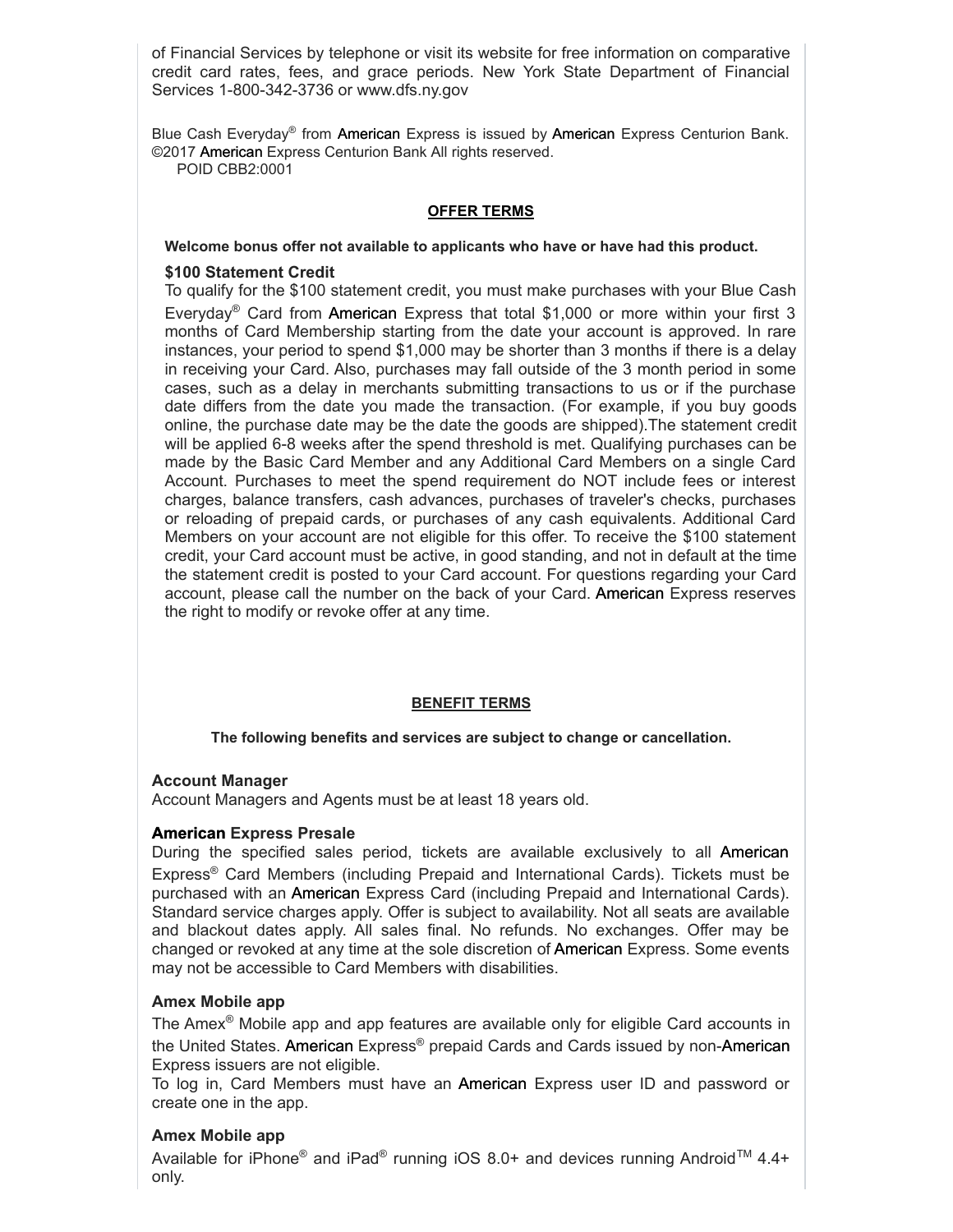# **Cash Back Program**

You will receive cash back only on eligible purchases and in the form of Blue Cash Reward Dollars (reward dollars). You can redeem reward dollars for statement credits in increments of 25 whenever your available reward dollars balance is 25 or more. You cannot use cash back to pay your Minimum Due. The number of reward dollars you receive is based on a percentage of the dollar amount of your eligible purchases during each billing period. From time to time we may at our option offer you other ways to redeem reward dollars, such as for gift cards or merchandise.

Eligible purchases are purchases for goods and services minus returns and other credits. Eligible purchases do NOT include fees or interest charges, balance transfers, cash advances, purchases of travelers checks, purchases or reloading of prepaid cards, or purchases of other cash equivalents.

An annual reward year is 12 billing periods in a row beginning with the one that includes January 1st; if your billing cycle changes, the length of your annual reward year will also change.

You will receive a reward of 3% on the first \$6,000 of eligible purchases in an annual reward year at supermarkets located in the U.S. (superstores and warehouse clubs are not considered supermarkets); 2% on eligible purchases of gasoline at gas stations located in the U.S. (superstores, supermarkets and warehouse clubs that sell gasoline are not considered gas stations); 2% on eligible purchases at select department stores located in the U.S. (the current list of select major department stores at which you can receive a 2% reward is available at americanexpress.com/rewards-info); and 1% on all other eligible purchases. Additional terms apply.

Merchants are assigned codes based on what they primarily sell. A purchase will not receive a higher percentage reward if the merchant's code is not eligible. Purchases made through a third-party payment account or on an online marketplace (with multiple retailers) will not receive a higher percentage reward. A purchase may not receive a higher percentage reward if the merchant submits the purchase using a mobile or wireless card reader or if you use a mobile or digital wallet.

#### **Destination Family**

Valid for new bookings made through American Express Travel and eligible Travel Associate Platform agencies with participating travel providers: Abercrombie & Kent, Royal Caribbean International, Regent Seven Seas Cruises, Tauck World Discovery, and Travel Impressions. Benefit varies by provider. Payment must be made with an American Express Card. Program benefits may not be available to residents outside of the contiguous United States. Card Member must travel on itinerary booked. Limit one benefit package per booking. May not be combined with other offers unless indicated. Blackout dates apply and benefits are subject to change. Benefits listed are nontransferable, subject to availability, and cannot be redeemed for cash or credit. Available to all U.S. American Express Corporate, Consumer, OPEN and Prepaid Cards.

# **Dispute Resolution**

Not all disputes are resolved in the Card Member's favor.

# **Entertainment Access ® or Membership Experiences**

Offer valid in select cities. During the specified sales period, tickets are available exclusively to all American Express® Card Members (including Prepaid and International Cards). Tickets must be purchased with an American Express Card (including Prepaid and International Cards). Standard service charges apply. Offer is subject to availability. Not all seats are available and blackout dates apply. All sales final. No refunds. No exchanges. Offer may be changed or revoked at any time at the sole discretion of American Express. Some events may not be accessible to Card Members with disabilities.

# **Global Assist ® Hotline**

While Global Assist<sup>®</sup> Hotline coordination and assistance services are offered at no additional charge from American Express, Card Members are responsible for the costs charged by third-party service providers. For full Terms and Conditions, see [americanexpress.com/GAterms](http://www.americanexpress.com/GAterms).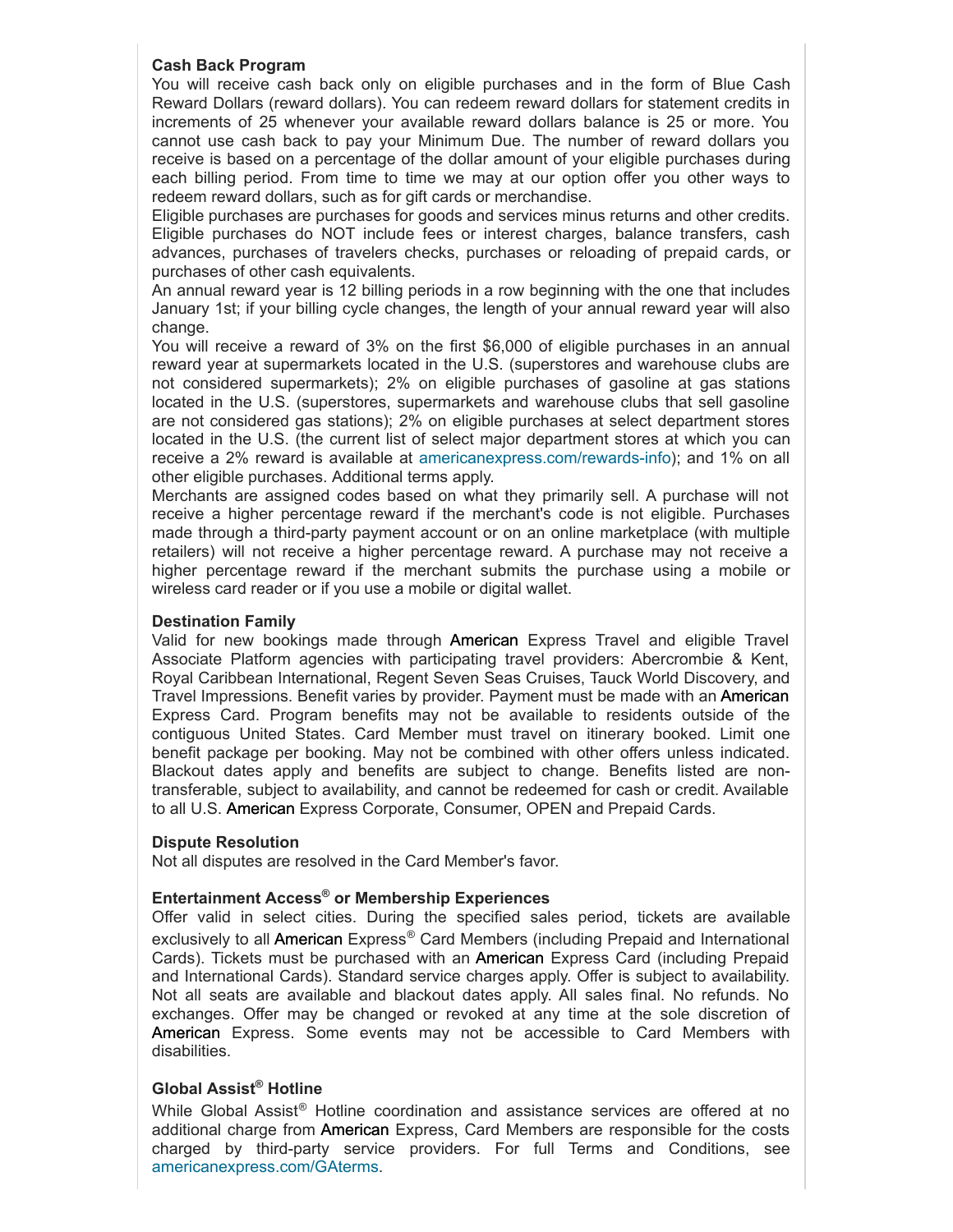#### **Lowest Hotel Rates Guarantee**

If you book a qualifying prepaid hotel rate on [amextravel.com](https://travel.americanexpress.com/home) and then find the same room, in the same hotel, for the same dates, the same number of children and adults, at a lower price online, before taxes and fees, we'll refund you the difference. Your claim must be submitted prior to cancellation and/or change fees coming into effect per the hotel's policies specific to the room you booked on [amextravel.com.](https://travel.americanexpress.com/home) As an example, if a room rate is subject to cancellation fees starting 72 hours before check-in, the claim must be submitted prior to that time. The "Lowest Rate Guaranteed" policy applies only to online rates available to the general public and excludes  $(1)$  non-refundable rates  $(2)$ rates or discounts that are not available to the general public, including, but not limited to, corporate, group, charter, meeting/convention, AAA, government/military, and senior citizen rates/discounts; or (3) hotel rooms booked through or in combination with frequent stay, loyalty, points, coupon promotions, rooms won through contests or sweepstakes or transferred, or rooms booked on opaque websites that do not allow you to see the name of the hotel until your reservation is complete, and (4) rates booked through the FINE HOTELS & RESORTS program. [Details](https://travel.americanexpress.com/home)

#### **Return Protection**

Return Protection can refund you for eligible purchase(s) charged entirely on an eligible American Express® Card. Coverage is limited to 90 days from purchase, up to \$300 per item and up to a maximum of \$1,000 per Card Member account per calendar year based on the date of purchase. Shipping and handling costs for the purchase will not be refunded. Items are eligible if they are in the original purchase condition and if they cannot be returned to the merchant from which they were originally purchased. Certain purchases are not eligible for refund, e.g. motorized vehicles, perishable items, computer software, and jewelry. Other important exclusions apply. Purchases must be made in the 50 United States of America, the District of Columbia, Puerto Rico, the U.S. Virgin Islands, American Samoa, Federated States of Micronesia, Marshall Islands, Palau, Guam and Northern Mariana Islands. You may be required to send the purchased item to us, in which case we will reimburse you for that shipping cost. To be eligible for claim payment, your account must be in good standing on the eligible card that maintains the original charge. Return Protection is subject to additional important terms, conditions and exclusions. For full Terms and Conditions, see [americanexpress.com/RPterms.](https://americanexpress.com/RPterms)

#### **Roadside Assistance Hotline**

Roadside Assistance Hotline is a 24hour dispatch hotline that can send a tow operator or locksmith to assist in an emergency situation. While Roadside Assistance Hotline is available at no additional charge, the Card Member will be charged for any services or goods provided. Tow operator or locksmith can provide the following services: towing, winching, jump starts, flat tire change when Card Member has a workable spare, lockout service when key is in vehicle and delivery of up to 2 gallons of fuel. Services are available when traveling within the 50 United States, the District of Columbia, Canada, Puerto Rico and the U.S. Virgin Islands and only when Card Member is present with the eligible vehicle. This product does not cover some vehicles, e.g. rental vehicles, motorcycles, taxicabs, unlicensed vehicles, tractors and trucks over 10,000 lbs gross vehicle weight. Other important exclusions apply. We may be unable to provide you with coordination and assistance services in case of inclement weather or on roadways which restrict access to certain service providers. Lockout service may be unavailable for vehicles with transponder keys. Subject to additional important terms, conditions and exclusions. For full Terms and Conditions, call 855-431-1156 or see [americanexpress.com/RAterms](https://americanexpress.com/RAterms).

#### **Seller of Travel**

American Express Travel Related Services Company, Inc.,when acting solely as a sales agent for travel suppliers, is not responsible for the actions or inactions of such suppliers. We want you to be aware that certain suppliers pay us commissions and other incentives for reaching sales targets or other goals, and may also provide incentives to our travel counselors. For more information please visit [www.americanexpress.com/travelterms](https://www.americanexpress.com/travelterms) California CST#1022318, Washington UBI#600-469-694, Iowa TA#669.

#### **ShopRunner**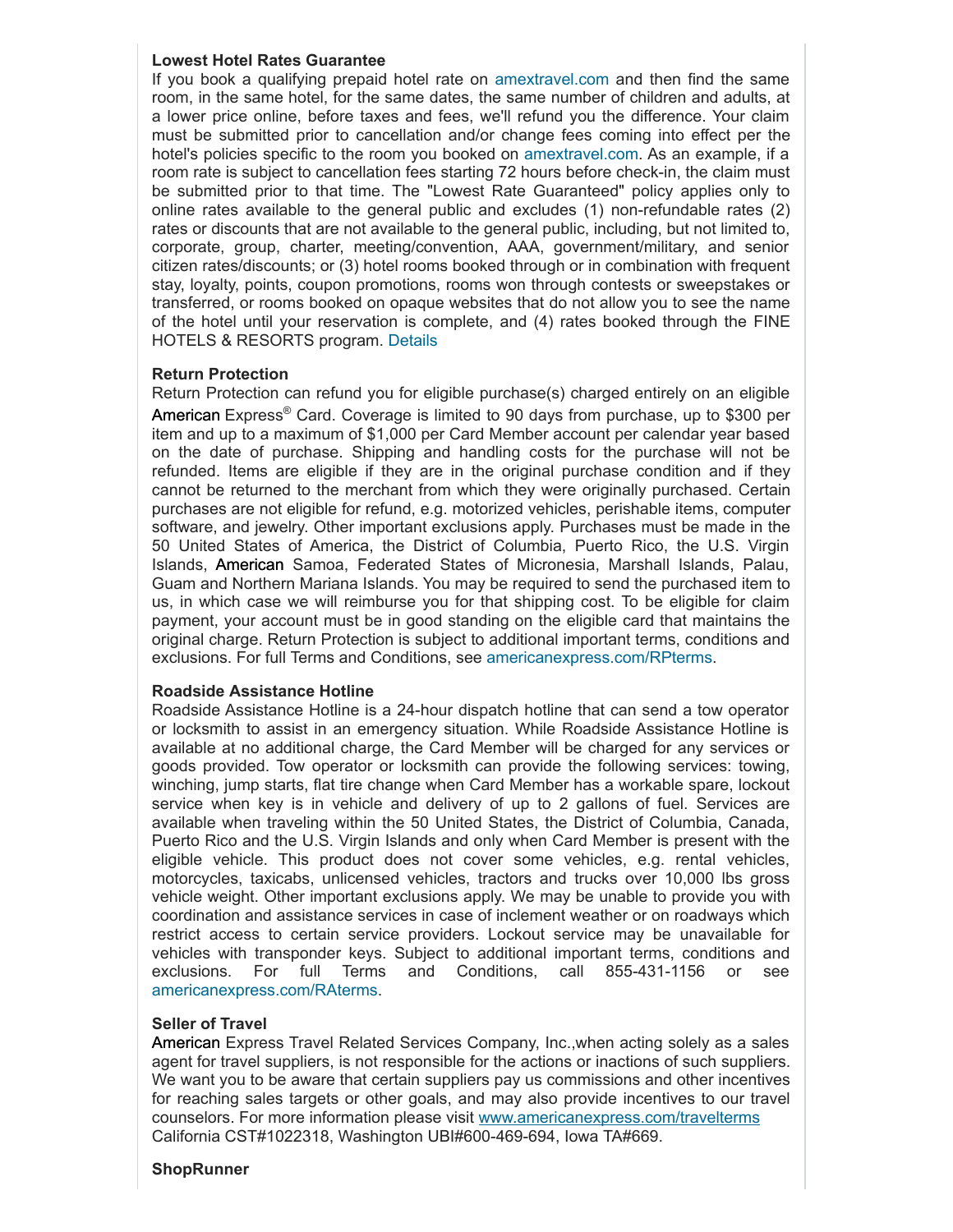# **ShopRunner Benefit Terms and Conditions**

**Enrolling in the Benefit.** To get the free ShopRunner membership benefit compliments of American Express (the "benefit"), you must go to [www.shoprunner.com/americanexpress](https://www.shoprunner.com/americanexpress) and verify your eligibility for the benefit with an eligible Card account number and then complete the sign up for a ShopRunner membership account ("ShopRunner account"). For details on how the ShopRunner membership works, please see the ShopRunner Terms and Conditions at <https://www.shoprunner.com/terms/sr/> which govern the use of your ShopRunner membership benefit. You may also be able to enroll in this benefit through access provided to ShopRunner at participating online stores or through an email provided by American Express if it has determined that you have an eligible Card. An "eligible Card" means an American Express U.S. Consumer or Small Business Credit or Charge Card that is not cancelled and that is issued to you by a U.S. banking subsidiary of American Express. Prepaid Cards and products, American Express Corporate Cards and American Express-branded Cards or account numbers issued by other financial institutions are not eligible. ShopRunner will verify with American Express the eligibility of your Credit or Charge Card account number for the benefit.

**Maintaining the Benefit.** To maintain this benefit on your ShopRunner account, you must maintain an eligible Card. The benefit may be cancelled on your ShopRunner account if you do not have an eligible Card. You can maintain only one benefit per eligible Card. During your enrollment in the benefit, ShopRunner and American Express will verify your benefit eligibility.

**Treatment of Existing ShopRunner Memberships.** If you enroll in the benefit and sign up with an existing ShopRunner account, ShopRunner will cancel the term of your existing ShopRunner account. If you paid a fee for any unused portion of the cancelled term of membership, ShopRunner will provide you with a pro rata refund for that portion in accordance with ShopRunner's refund policy. The refund will be processed within 24 weeks after enrollment and will be issued to the payment method you used to pay the fee. If a portion of the cancelled term of membership was promotional or free, the free period will be cancelled by ShopRunner and forfeited by you. If you currently have a free or promotional membership on your ShopRunner account, you should consider whether to enroll in the benefit at this time.

**General Terms.** An eligible Card can be used to verify eligibility for only one benefit enrollment. American Express may receive and use your personal data from ShopRunner, which may include personally identifiable information and Credit Card information, to determine eligibility and further develop features and services related to the benefit. American Express may send you emails regarding your enrollment in this benefit. Any information American Express collects from you or from ShopRunner shall be governed by the American Express Online Privacy Statement [\(https://www.americanexpress.com/privacy](https://www.americanexpress.com/privacy)). American Express may change, modify, cancel, revoke, or terminate this benefit at any time. You can review these Terms and Conditions at any time by visiting [https://www.shoprunner.com/terms/amex/.](https://www.shoprunner.com/terms/amex/)

# **The American Express Auto Purchasing Program Disclosure**

Guaranteed Savings not available in all states. In these states a "Target Price" is shown, which is a market-based example of what you can reasonably expect to pay for your vehicle as configured. Your configured vehicle may not be available or in-stock at the participating Certified Dealer. With Guaranteed Savings, the selected participating TrueCar Certified Dealer guarantees that you will receive at least a certain, stated minimum savings amount off the base Manufacturer's Suggested Retail Price ("MSRP"), including any vehicle-specific manufacturer incentives that may be available when you visit the participating Certified Dealer. Guaranteed Savings only applies to new, in-stock vehicles at the selected participating TrueCar Certified Dealers. Incentives subject to certain terms, conditions and restrictions; see participating TrueCar Certified Dealer for details.

# **Year-End Summary**

The Online Year-End Summary, available each January, reflects charges posted to your account from January 1st through December 31st of the prior year.

#### **AMEX ASSURANCE COMPANY DISCLOSURES**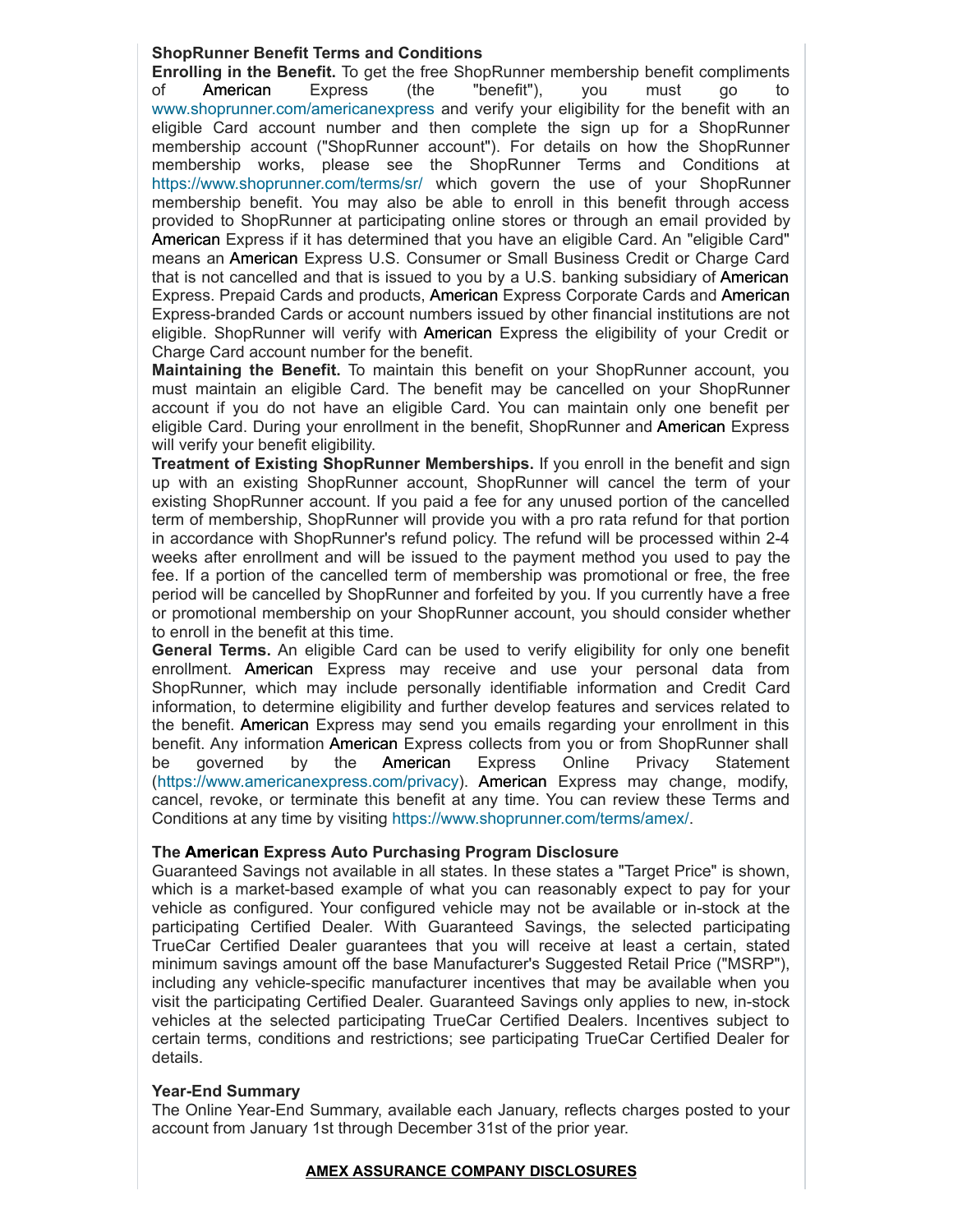For important information on policy terms, go to [americanexpress.com/benefitsguide](http://www.americanexpress.com/benefitsguide)

#### **Car Rental Loss and Damage Insurance**

Car Rental Loss and Damage Insurance is underwritten by AMEX Assurance Company, Administrative Office, Phoenix, AZ under Policy AX0925, Policy AX0926, Policy CRLDI-AX0927, or Policy CRLDI-IND. For residents of GU and MP, the Plan is underwritten by Tokio Marine Pacific Insurance Limited, Hagatna, Guam under Policy CRCB000000101. This benefit is not available to residents of American Samoa, Federated States of Micronesia, Marshall Islands, Palau and the US Minor Outlying Islands. Coverage is determined by the terms, conditions, and exclusions of the Policies applicable to your Card and is subject to change with notice. This document does not supplement or replace the Policies. Coverage applies for the first 30 days of a vehicle rental and when rented from a Car Rental Company. Coverage is not available for ride-sharing companies that allow individuals to rent out their personal vehicle. This policy does not cover some vehicles, e.g. full-sized sport utility vehicles, trucks, off-road vehicles, cars with an original manufacturer's suggested new retail price of USD \$50,000 or more, and exotic cars, as described in the Terms and Conditions. To be eligible for claim payment, your account must be in good standing on the eligible card that maintains the original charge. This product provides secondary coverage. This means it pays eligible benefits not paid by any primary insurance that you have. This product provides collision damage to the rented vehicle but does not cover such things as injuries to you, any passenger in your insured vehicle, injury to other persons, or damages to other vehicles or property. For full Terms and Conditions, see [americanexpress.com/CRLDIterms.](https://americanexpress.com/CRLDIterms)

#### **Extended Warranty**

Extended Warranty is underwritten by AMEX Assurance Company, Administrative Office, Phoenix, AZ under Policy AX0953, Policy AX0954, Policy EW-AX0958, or Policy EW-IND. For residents of GU and MP, the Plan is underwritten by Tokio Marine Pacific Insurance Limited, Hagatna, Guam under Policy CRCB000000104. This benefit is not available to residents of American Samoa, Federated States of Micronesia, Marshall Islands, Palau, and the US Minor Outlying Islands. Coverage is determined by the terms, conditions, and exclusions of the Policies applicable to your Card and is subject to change with notice. This document does not supplement or replace the Policy. Extended Warranty can extend the terms of the original manufacturer's warranty on warranties of five years or less. We match the length of the original warranty if the original manufacturer's warranty is less than one year, and we provide one additional year if the original manufacturer's warranty is between one year and five years. Shipping and handling costs for the purchase will not be refunded. Certain purchases are not covered, e.g. items with physical damage, damage as a result of natural disaster, software, motorized devices and vehicles and their parts. Other important exclusions apply. You will only be covered up to the amount charged on your eligible Card; coverage is limited up to a maximum of USD \$10,000 per occurrence; not to exceed USD \$50,000 per Card Member account per calendar year. You may be required to send the purchased item to us, in which case we will reimburse you for that shipping cost. This product is in excess of other warranty plans that you have in place for the eligible item. To be eligible for claim payment, your account must be in good standing on the eligible card that maintains the original charge. For full Terms and Conditions, see [americanexpress.com/EWterms.](https://americanexpress.com/EWterms)

#### **Purchase Protection**

Purchase Protection is underwritten by AMEX Assurance Company, Administrative Office, Phoenix, AZ under Policy AX0951, Policy AX0952, Policy AX0956, or Policy PP-IND. For residents of GU and MP, the Plan is underwritten by Tokio Marine Pacific Insurance Limited, Hagatna, Guam under Policy CRCB000000105. This benefit is not available to residents of American Samoa, Federated States of Micronesia, Marshall Islands, Palau and the US Minor Outlying Islands. Coverage is determined by the terms, conditions, and exclusions of the Policies applicable to your Card and is subject to change with notice. This document does not supplement or replace the Policy. Shipping and handling costs for the purchase will not be refunded. Certain purchases are not covered, e.g. items lost by Card Member, consumable and perishable items, motorized vehicles and their parts or accessories, and items damaged partially or entirely by natural